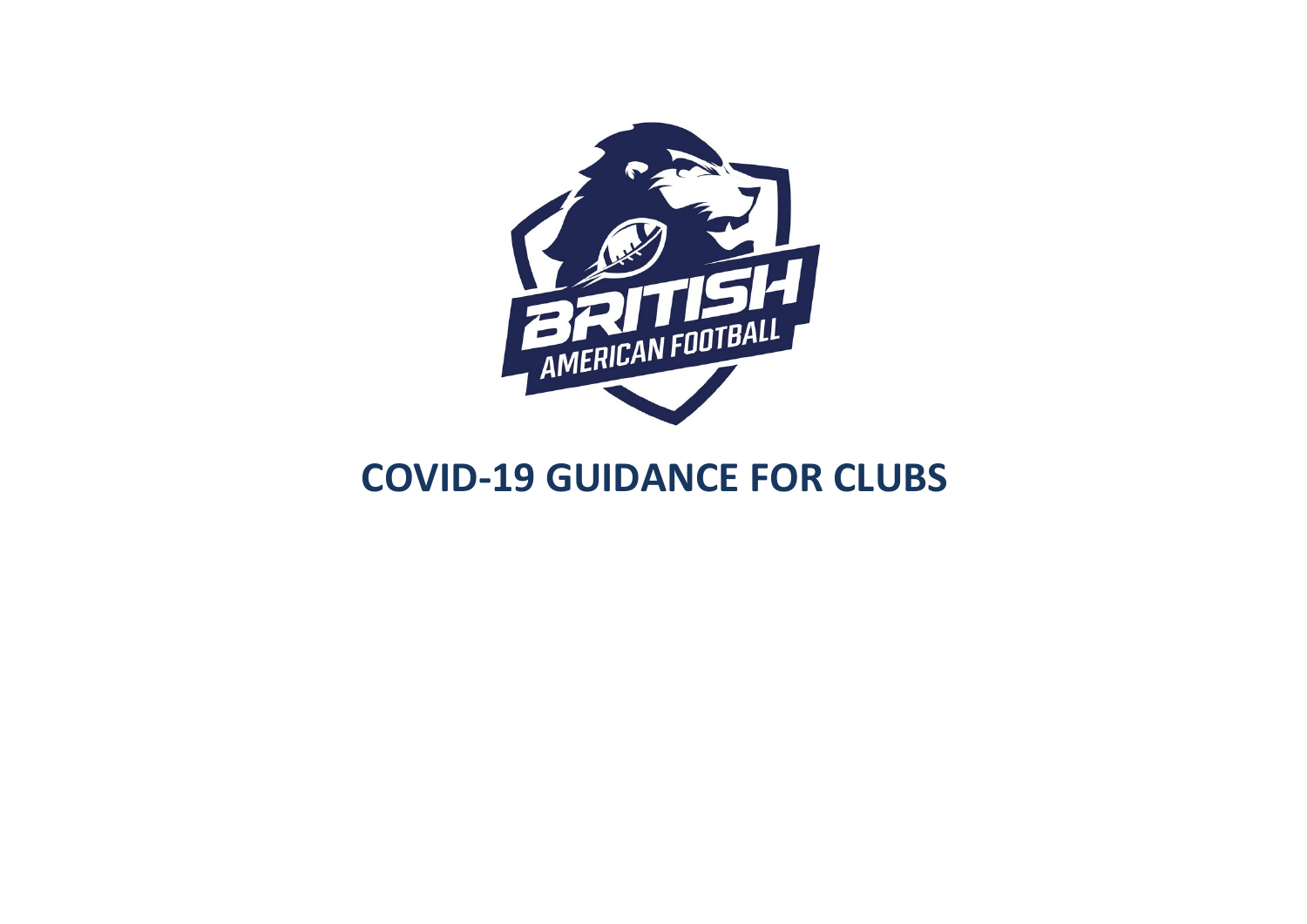# **COVID-19 GUIDANCE FOR CLUBS**

# *Updated: 7 April 2022*

Our guidance has now been updated to reflect the removal of many remaining Covid-19 restrictions across the UK. Make sure you read this guidance carefully and fully understand the requirements before undertaking any activity. Please also be aware that guidance can change, and restrictions may be reintroduced at short notice and that these may vary across England, Scotland and Wales.

These guidelines have been produced in line with the most recent version of the UK Government's return to recreational team sport [framework](https://www.gov.uk/guidance/coronavirus-covid-19-grassroots-sports-guidance-for-safe-provision-including-team-sport-contact-combat-sport-and-organised-sport-events) and the [latest UK Covid-19 guidance.](https://www.gov.uk/coronavirus) 

#### **Please remember…**

Covid-19 is still a risk and we must continue to do what we can to reduce the risk of catching and spreading it. Precautions remain particularly important to those who are at a higher risk if they catch Covid-19. It is also important to consider that others may wish to take a more cautious approach. We should all be considerate of this.

If you have any questions relating to this document, or the guidance contained within, please contact [covid-](mailto:covid-19@britishamericanfootball.org)[19@britishamericanfootball.org i](mailto:covid-19@britishamericanfootball.org)n the first instance.

## **GUIDANCE NOTE FOR UNIVERSITY FOOTBALL CLUBS**

University clubs must ensure they work with the Sports or Athletic Union at their institution to meet their own Covid-19 protocols risk assessment requirements.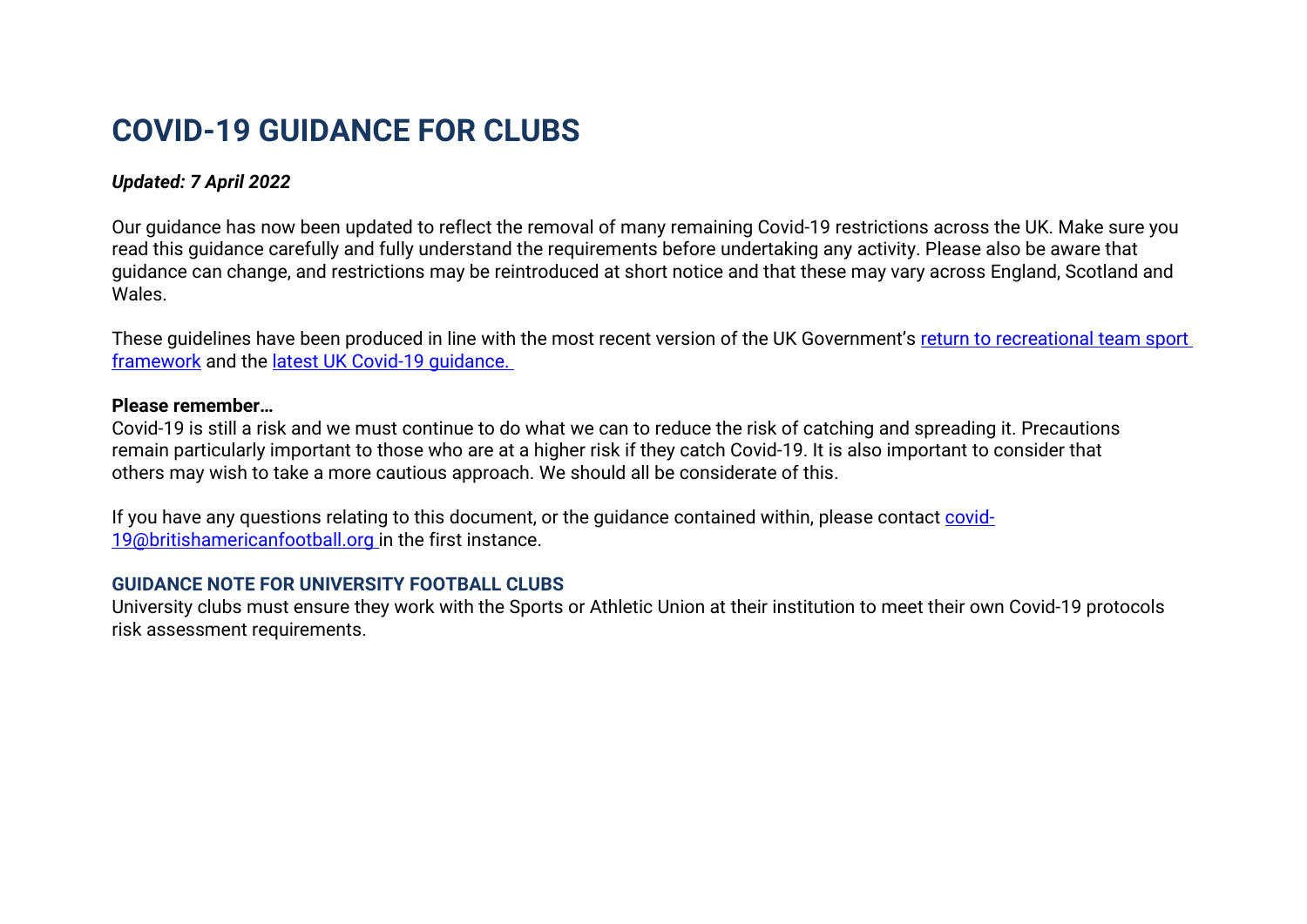# **CLUB PREPARATION**

- 1. Club management should ensure appropriate management processes are in place to effectively oversee and maintain measures to prevent Covid-19 in their club, as outlined in this document.
- 2. It is suggested that clubs should draw up their own detailed practice protocols, however the recommended Covid-19 behaviours outlined in this document should be common to all clubs.
- 3. All clubs are advised to conduct a risk assessment of their facilities, operating procedures and planned activities each playing season and ensure its updated regularly. They should have appropriate measures in place to provide a safe environment for players, volunteers and other relevant individuals such as officials, including control measures to reduce the risks of Covid-19 which should be aligned with current BAFA and Government guidance. A BAFA risk assessment template is available [here.](https://www.britishamericanfootball.org/wp-content/uploads/2021/04/BAFA-EAP-example-template.docx) An Emergency Action Plan template is available here.
- 4. Participants should be made aware that any Covid-19 mitigations you choose to put in place are for their protection and complying with them is highly encouraged.

# **CLUB COVID-19 OFFICER / TEAM LEADS**

- 5. It's recommended that each club should still retain a designated Club Covid-19 Officer to help make sure appropriate control measures in place to reduce the spread of Covid-19.
- 6. As we appreciate many of our clubs comprise multiple teams operating across different third party provided facilities, and running to different timings, we know that having a single volunteer club Covid-19 Officer may be impractical. In these instances, we suggest that each team within the club retains a designated Covid-19 Team Lead, reporting to an overall Club Covid-19 Officer.
- 7. Club management must make sure that the appointed persons will receive all necessary support to undertake their roles.
- 8. The club must ensure that all members are notified of who their Club Covid-19 Officer is, should they have any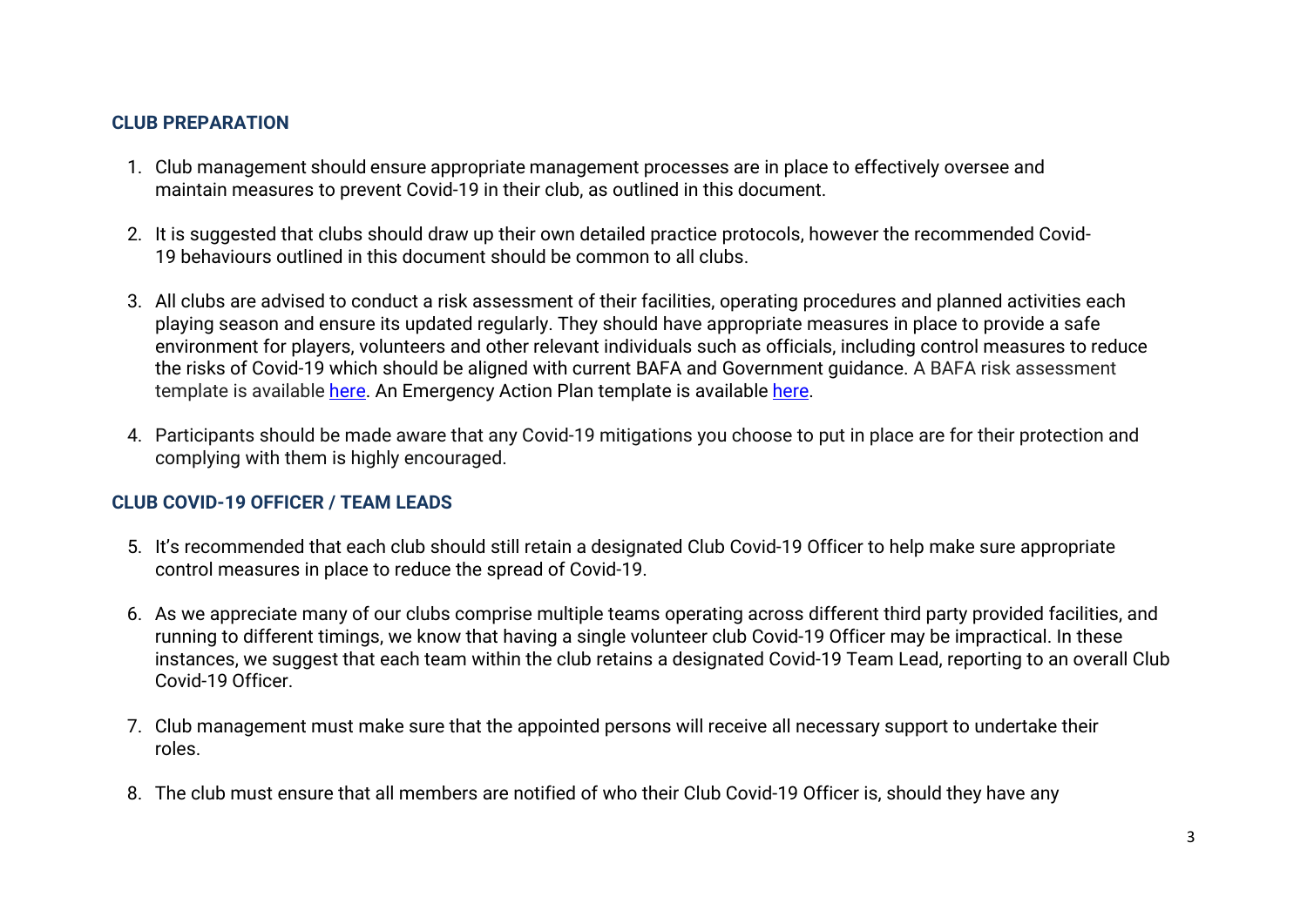questions or concerns relating to Covid-19

- 9. The Club Covid-19 Officer and any Covid-19 Team Leads should not put themselves at risk whilst carrying out the role. Suggested duties for these roles include but are not limited to:
	- Completing or inputting into risk assessments and ensuring all appropriate mitigations are put in place by the club before activity is undertaken.
	- Being aware of and understanding current government and BAFA guidelines and communicating these with relevant club volunteers
	- Ensuring there is awareness of your club's Covid-19 protocols across club volunteers and participants, and that processes are in place to ensure participants and parents / guardians for those under 18 take individual responsibility to regularly self-assess for symptoms of Covid-19 prior to attending sessions
	- Providing Covid-19 safety information and protocols to all players, coaching personnel and parent/guardians
	- Making necessary representations to club management about any Covid-19 concerns. (Covid-19 Team Leads should raise any issues with the Covid-19 Officer to share first).
	- Reporting any concerns to club management and ensuring that these are addressed. (Covid-19 Team Leads should raise any issues with the Covid-19 Officer to report first).

# **SYMPTOMS, POSITIVE TESTS AND SELF-ASSESSMENT**

- 10.Before attending any face-to-face American football activity, it's recommended that all participants, officials, volunteers and spectators self-assess for Covid-19 symptoms. It's recommended that clubs have a regular reminder process in place to make sure participants take individual responsibly to do this.
- 11.If an individual has symptoms that may be Covid-19, or knowingly has Covid-19, they are strongly encouraged to stay away from face-to-face activity and follow any guidance currently in place for their home nation around isolation and testing.
- 12.Clubs should advise participants to consider their own health and circumstances (for example, if they are not yet fully vaccinated or they live with somebody vulnerable), so they can make an informed choice about whether they wish to participate. You should set out the safety measures you have put in place, and how you will mitigate any specific risks.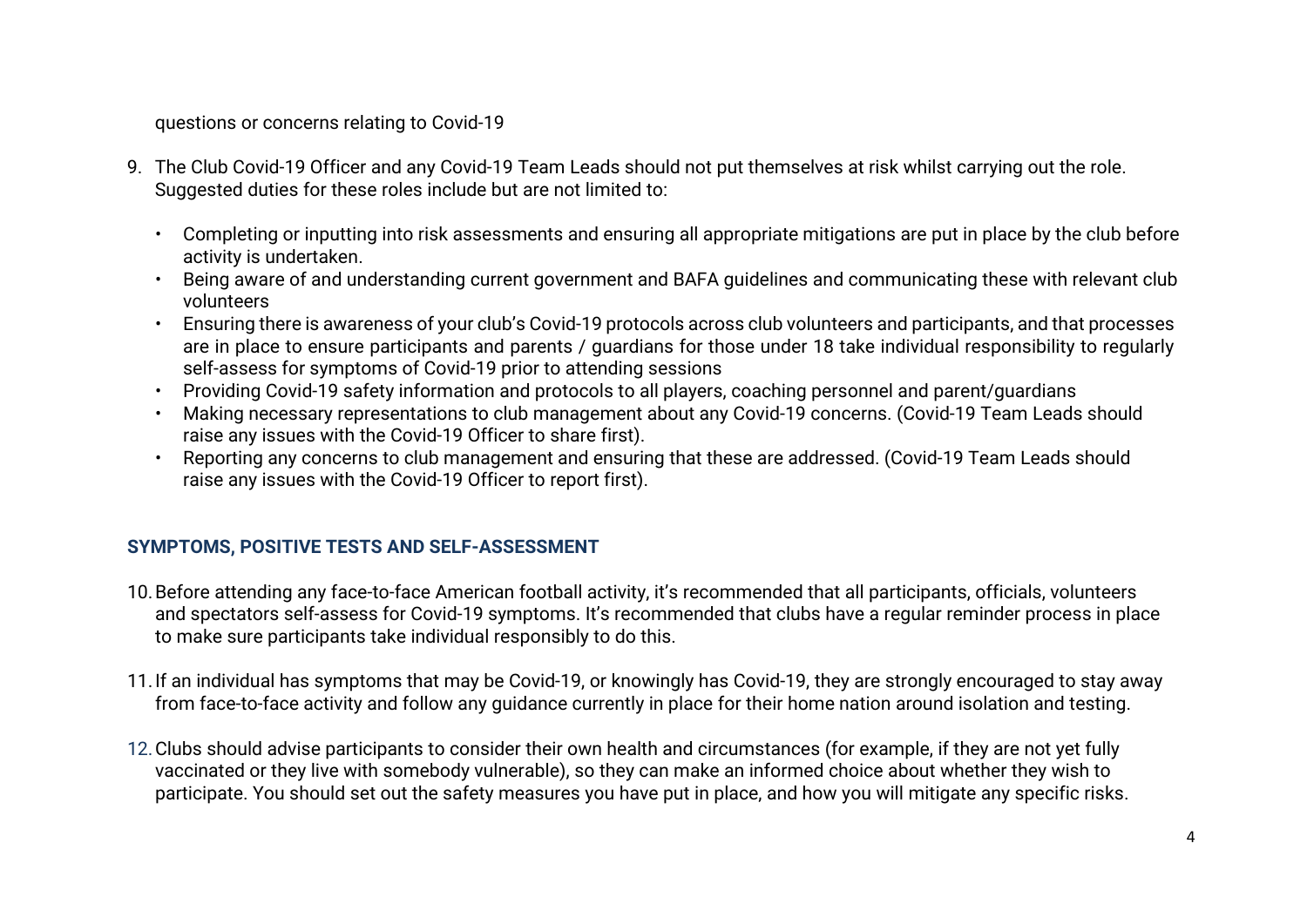13.Please note, it is not the responsibility of the club to inform members that a specific individual at the club has tested positive for Covid-19 as an individual's right to privacy must be observed.

# **VENUE AND FACILITIES**

- 14.Participants are still encouraged to avoid or minimise the use of crowded changing rooms where possible. Although no longer a legal requirement in England and Wales, face coverings are still strongly recommended in crowded indoor settings. Face coverings are still required in indoor communal areas in Scotland such as changing rooms until at least 18 April.
- 15.As part of your risk assessment, you may wish to identify any potential areas of crowding and consider what steps can be taken to avoid congestion, if they present a higher risk of COVID-19 transmission. For example, you could limit the number of people using changing facilities, at the same time. You could also use timetabling to prevent crowding, ensure windows or doors are opened to increase ventilation, or encourage participants to wear a face covering.
- 16.We know that our member clubs are reliant on third party owned or managed facilities. Clubs should request information from their facility about any specific Covid-19 safety measures they are keeping in place.

# **TRAVEL**

- 17.BAFA recommends participants to continue to wear a face covering on shared team transport. While there is no longer a legal requirement to wear a face covering on public transport England and Wales, the UK government suggests you continue to wear one in crowded and enclosed spaces. Transport operators are also free to set their own requirements for face coverings. Please note - Face coverings are still required in in indoor communal areas and on public transport in Scotland until at least 18 April – this includes shared team bus travel.
- 18.On your journey, open windows to let fresh air in where possible.
- 19.Please check if different restrictions are in place before visiting another UK nation to participate in sport. Should you travel to a different nation to take part in American football activity, you must always strictly adhere to local regulations.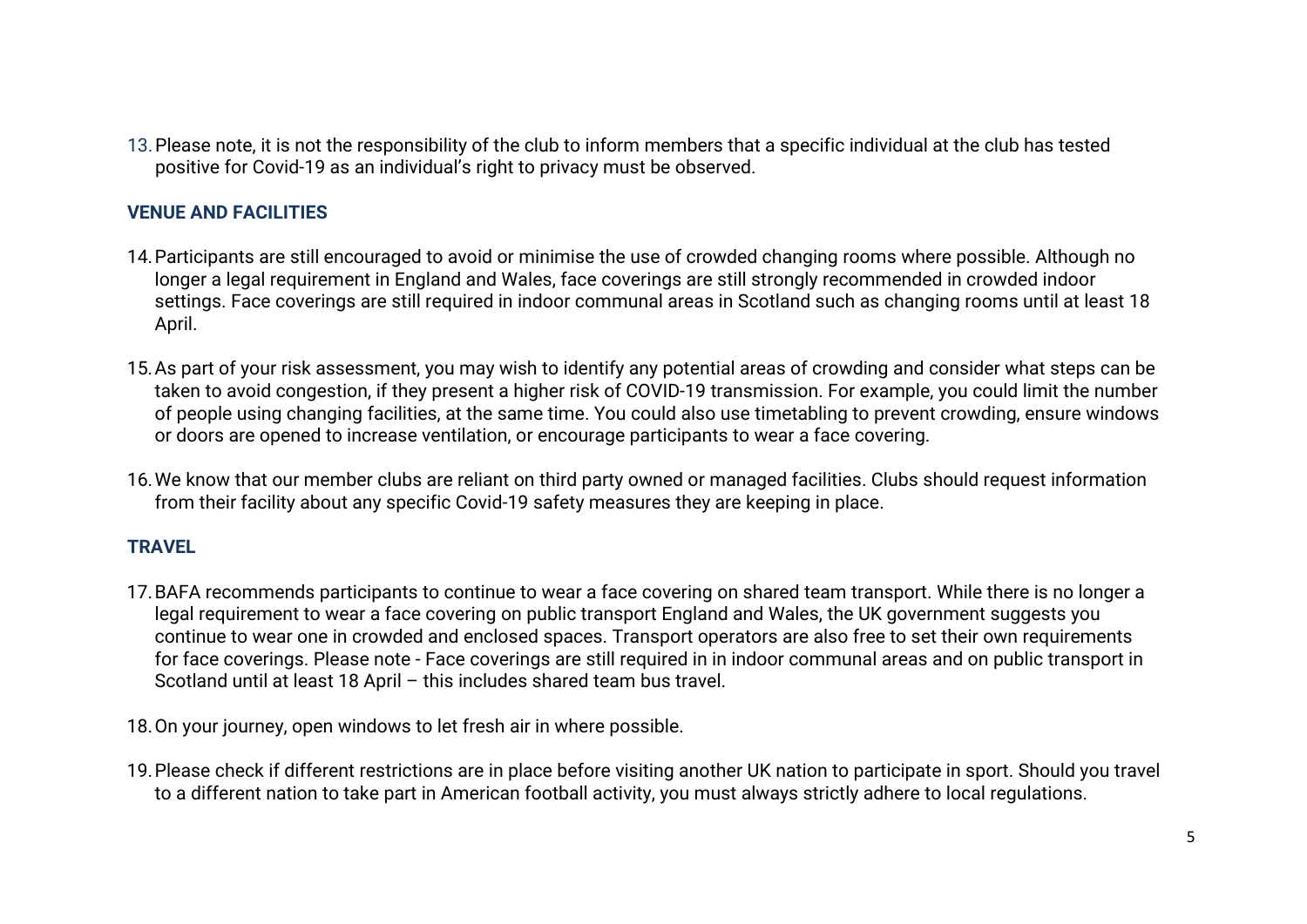## **ONFIELD ACTIVITY AND PARTICIPANT BEHAVIOUR**

- 20.Where it is possible and practical, organise your activity to avoid people sharing equipment, particularly helmets. If equipment needs to be shared, it should be cleaned between users where possible.
- 21.You should continue to follow good hygiene practices to reduce the risk of Covid-19. For example, you should ask participants not to spit or rinse their mouths out on or around the playing area, follow good mouthguard etiquette and continue strong hand hygiene.
- 22.Think about any changes you could make to reduce the risk of Covid-19 transmission. For example, you could ask teams not to shake hands after the game.
- 23.Water bottles or other refreshment containers should not be shared. You should advise participants to bring their own labelled reusable water bottle. If you are providing water or other beverages, ensure that these are provided to individuals and are not expected to be shared. Communal water buckets are only recommended to refill individual bottles.

# **FIRST AID, HEALTH AND HYGIENE**

- 24.Physios and other medical personnel should ensure that equipment and surfaces are frequently cleaned and disinfected, and maintain hygiene standards when treating participants.
- 25.Where close face-to-face contact is required, medical personnel may decide that they and patients should wear a face covering. This is particularly important when they are conducting treatments which require them to be in close proximity to a person's face, mouth and nose.
- 26.After contact with an injured participant, physios and other medical personnel should clean their hands thoroughly with soap and water or alcohol hand sanitiser at the earliest opportunity.